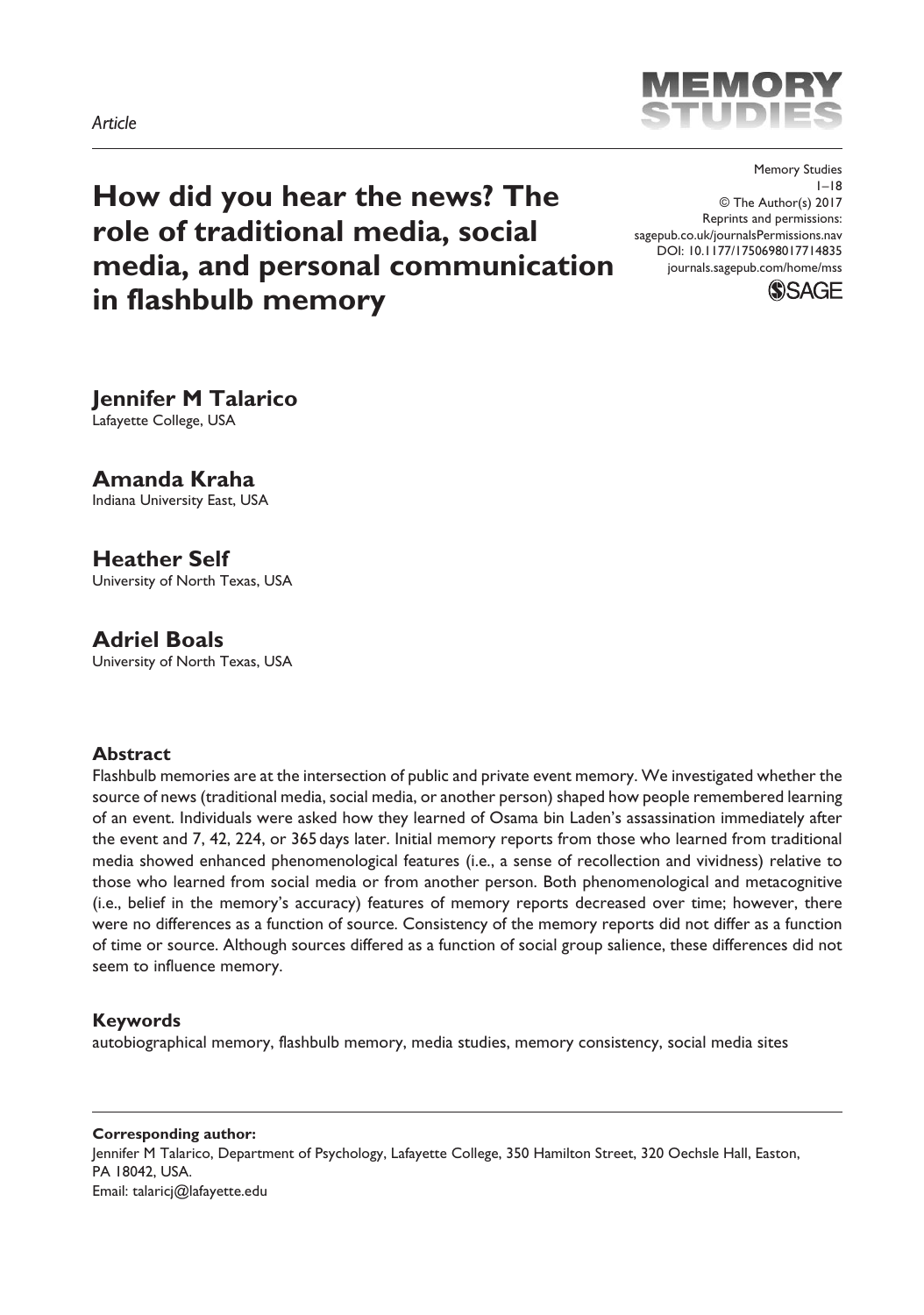Flashbulb memories are vivid, confidently held, and long-lasting memories of how one learned of significant events. Typical examples of flashbulb memory–producing events include the assassination of US President John F. Kennedy (Brown and Kulik, 1977), the Marmara earthquake in Turkey (Er, 2003), and the terrorist attacks of 11 September 2001 (Talarico and Rubin, 2003). Long-lasting, vivid, confidently held memories of directly experienced, emotional, and oft-rehearsed events are not unexpected. These are all well-established cognitive mechanisms of learning. But the idea that simply receiving news about a socially, culturally, and/or politically important event can change a mundane individual experience into a noteworthy memory remains surprising. Early in the study of flashbulb memories, Neisser (1982) suggested that "we remember the details of a flashbulb occasion because those details are the links between our own histories and 'History'" (p. 48). In some ways, he was arguing that collective memory for important, public events is to be expected. The desire for an individual connection to that common experience is what leads to a greater emphasis on the reception context relative to the factual details of the event. Therefore, a heightened personal memory of learning about a public event underscores the interaction between individual and collective remembering, between private and public identity, and between event features and memory characteristics.

## **Inaccuracies in flashbulb memories**

Initially, Brown and Kulik (1977) proposed that flashbulb memories were highly accurate over time, much like a photograph, and there has been some research to support this assertion (Bohannon, 1988; Bohannon and Symons, 1992). However, many researchers have found inconsistencies in flashbulb memories after time delays (Hirst et al., 2009; Neisser and Harsch, 1992; Talarico and Rubin, 2003). Therefore, in addition to examining the reliable phenomenological and metacognitive enhancements seen in flashbulb memories relative to ordinary autobiographical memories, the emphasis of research in this area has shifted to examining the types of inconsistencies that are likely to arise and the mechanisms that might explain these particular instances.

One common inconsistency is that participants tend to misremember hearing news from the media instead of from an individual (Neisser and Harsch, 1992). In their sample, 12 participants shifted from not learning via television initially to claiming to have first learned from television approximately 2.5 years later, whereas only one participant shifted from television to another source in the same time frame. Similarly, in a study with a similar delay interval, 14 participants shifted from an in-person source to television as the source and only 2 participants shifted from the television to a person as the source (Schmolck et al., 2000). Overall, Schmolck and colleagues found that individuals who learned of a flashbulb event via a traditional media source (i.e., television and radio) were more consistent in remembering the event than those who learned the news from another person. Although not exclusively responsible for this difference, the reduced likelihood of shifting away from television as the initial source of information is certainly contributing to this enhanced consistency.

One mechanism to explain the "TV priority" in remembering (Neisser et al., 1996) is the increased salience of vivid images displayed during news broadcasts. Schaefer et al. (2011) compared individuals who saw images as they learned the news, those who saw images immediately after learning the news, and those who waited at least an hour before viewing images on various measures of flashbulb memory. They found that although the delayed viewing group did not differ from the simultaneous or immediate viewing groups in the number of canonical details reported (i.e., "time; location; ongoing activity; informant; presence of others; clothes worn by the participant; first thought; feelings; [and] subsequent activity," pp. 254–255), the number of words included in narrative reports, or in the consistency of flashbulb memories, the delayed viewing group did report less elaborated memories over time. Furthermore, how recently the images were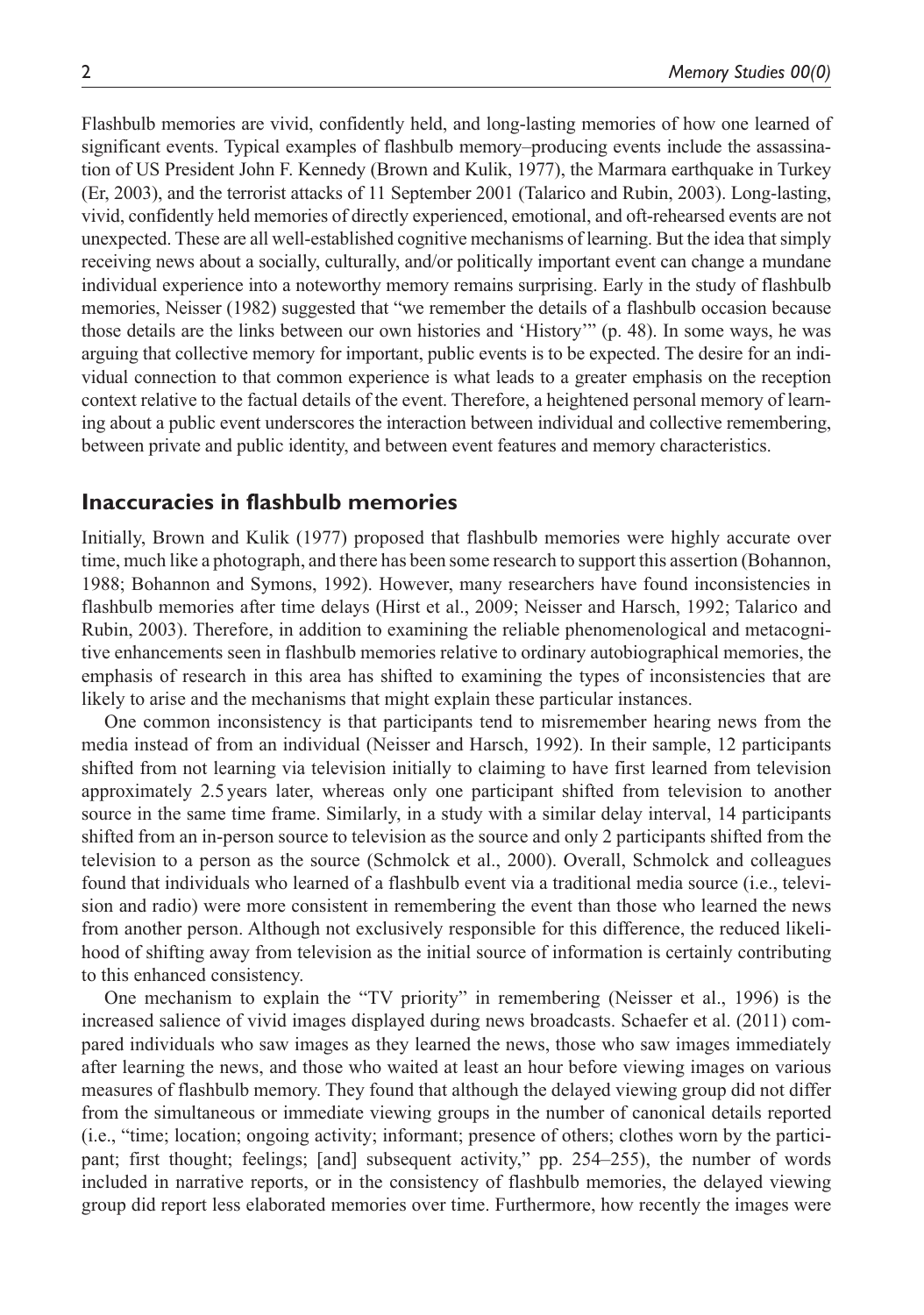viewed was associated with the overall frequency of viewing images in their study; this was consistent with the idea that image salience may be conceptually driving the memory enhancement. Additionally, the salience of an image can distort memory by shaping the memory of the narrative to be more consistent with what was presented in the image. For example, Garry et al. (2007) found that participants who saw "after" photographs of a hurricane-damaged village were more likely to falsely recall having read details of deaths and injuries (that were not, in fact, presented) than were those who saw "before" pictures of the same village while reading the same story. More broadly, David (1998) showed that mere inclusion of an image with a news story enhanced recall of the news item.

## **How we learn news of flashbulb-associated events**

Thus, previous research suggests we ought to be attentive to how individuals receive and remember news. Furthermore, although television and radio are still relevant, with expanding technology, the ways in which we learn news have increased. Purcell et al. (2010) reported that approximately 59% of Americans seek news in a typical day from either offline or online sources. For 14- to 17-year-olds, approximately 62% report getting news about current events online and 68% visit online news sites (Lenhart et al., 2010). In a recent study of the top 25 Internet news sites identified by Nielsen, 17 were associated with traditional media sources (e.g., newspapers or television stations; Olmstead et al., 2011). Therefore, both web-based and offline news outlets retain utility for modern news consumers.

In addition to authoritative news outlets, many people rely on other individuals around them to keep them informed. Social interaction has always been involved in the dissemination of news. However, the ways in which that social interaction occurs are different now than they were even a few years ago, including both interpersonal interaction and digital communication. For example, of the 71% of adults who get news online in Purcell et al.'s (2010) sample, 75% said they get information forwarded to them via email or via posts on social media sites. Of online news consumers who were also social media users, 51% said that they received news from other people via social media in a typical day (Purcell et al., 2010). More than one-third of social media users report using those sites to "like" or promote political or social news, to repost content related to political or social news, or to post their own thoughts and feelings about political and social news (Rainie et al., 2012). Active participation in social media sites can also influence offline behavior. Tufekci and Wilson (2012) reported that individuals who used social media were more likely to attend Tahrir Square protests that led to the collapse of Egypt's authoritarian regime, and almost half of their sample used social media sites to share pictures and/or videos from the protest as "citizen journalists."

Overall use of social media sites is particularly popular among college-aged individuals. Lenhart et al. (2010) reported that 72% of 18- to 29-year-olds who are online use social media sites. Furthermore, studies have shown that over 91% of college students use Facebook (Wiley and Sisson, 2006), spending an average of 10–30minutes on that specific social media site per day (Ellison et al., 2007). Of those surveyed by Hermida et al. (2012), 43% used social media sites for news and information on a daily basis and 51% of their Canadian college student sample use social media sites for news filtered by their social group. Similarly, 71% said that keeping up with the news was a "main reason" for visiting/participating in social media sites (Hermida et al., 2012: 5).

### **Influence of how we learn on what we remember**

This study proposes that the source of how one learns of important public events may influence both the content and the phenomenology of the flashbulb memory for that event. Flashbulb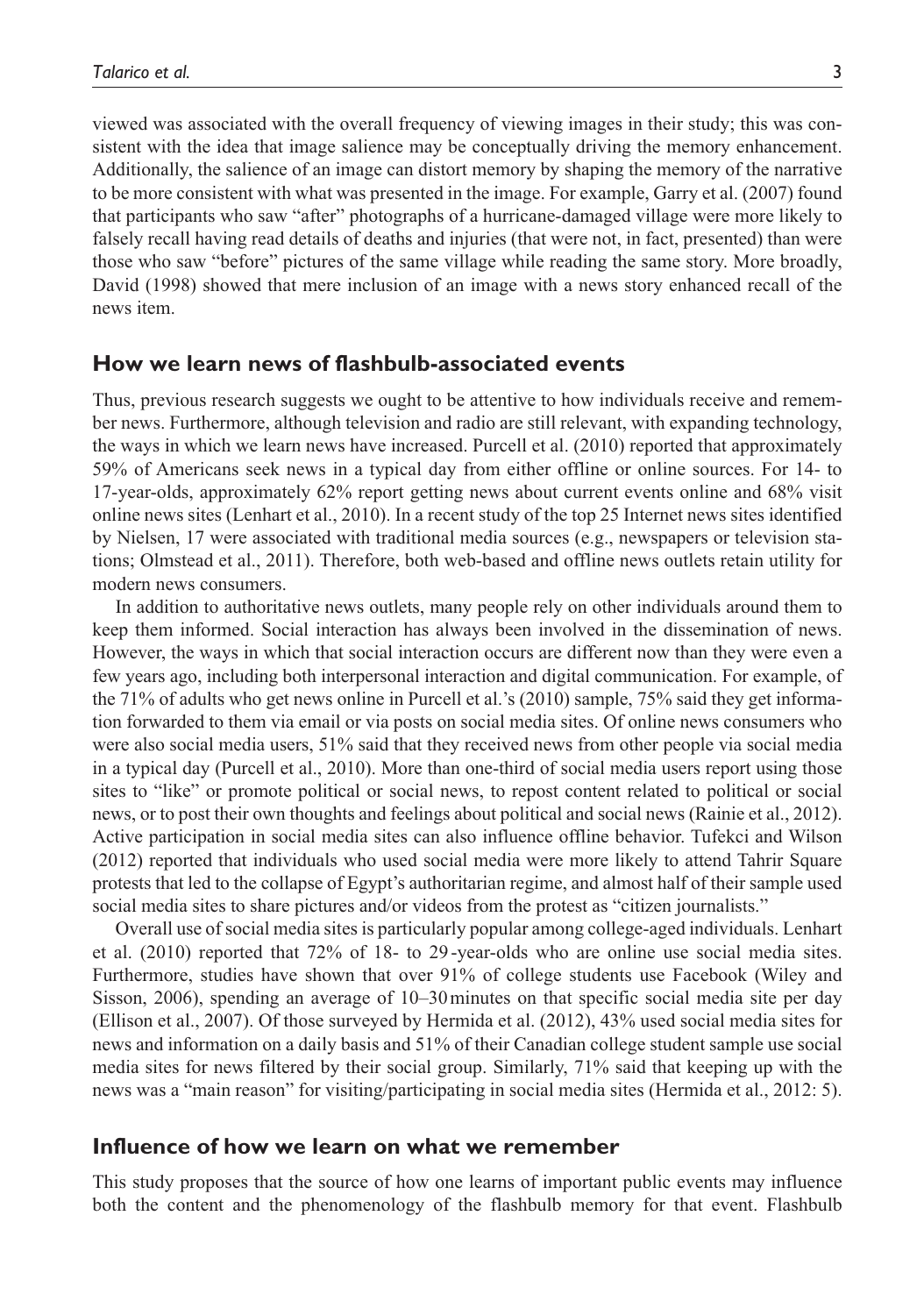memories are at the intersection of personal, autobiographical memory (i.e., remembering one's personal context of receiving news) and social, collective memory (i.e., public event understanding) and could therefore be influenced by the nature of the initial connection between those two: more public (traditional media), more personal (individual communication), or somewhere between the two (social media). Flashbulb memories typically address the "commandment questions of news" (Zelizer, 2008: 82) by including information about how and when the participant learned the news, where the participant was, who was with them at the time, and what they were doing both at the time and immediately after learning the news. However, flashbulb memories also include cognitive and affective components (i.e., what the participant thought or felt as they learned the news) and other distinctly personal details that are typically omitted from traditional news reports. In an earlier study comparing individuals who learned of important public events from traditional media to those who learned from another person, Bohannon et al. (2007) found that the media-informed group recalled more factual details, whereas the person-informed group reported more details of their own personal circumstances.

Berntsen's (2009) model of flashbulb memory formation suggested that an event which activates one's social identity would lead to heightened personal significance attributed to the event, an emotional reaction to the event, and rehearsal of that event (and how one learned of the event) within social groups. This model expanded on the social aspects of Brown and Kulik's (1977) original flashbulb memory model and further clarified why the memory-enhancing features of emotion and rehearsal are more likely to be present for some public events than for others. Furthermore, she formally described a feedback loop wherein having a flashbulb memory for a given event signifies one's membership in the larger social group and further supports the persistence of the memory. Berntsen's (2009) model would predict that flashbulb memory phenomenology is likely to be greatest when membership in a social group is important to the individual and when that membership is publicly displayed. Given this mechanism, one would expect contexts where social group affiliation is broadcast more widely (such as within social media sites) would enhance phenomenological features of the memory such as vividness and confidence in its accuracy.

Also consistent with Berntsen's (2009) feedback loop in creating and maintaining flashbulb memories is Larsen's (1992) concept of "rehearsal displacement," wherein the event itself is not the central focus of rehearsal; instead, it is the personal circumstances of learning about the event that is rehearsed and the public news event becomes merely a cue to that personal memory. Telling one's personal story of learning about a shared event serves narrative conventions to introduce novel details to a conversation and serves larger social functions by building group cohesion. Both individuals and groups have an expectation of remembering and of having a story to share. Presumably, one's failure to remember a given event would allow group members to infer that an individual failed to understand or appreciate the significance of the event and therefore result in a negative impression of the individual and a loss of status for the individual within the group. For example, Conway (1997) reported anecdotal evidence of flashbulb memories among astronomers for the discovery of Supernova 1987A. Therefore, the role of one's social group in marking an event as important and therefore worthy of remembering seems clear. What is less clear is how online social networks serve this function.

Given the explicit reminders of connectedness within social networks provided by social media sites, we may expect this source to enhance flashbulb memory phenomena. Furthermore, the ease of sharing news within social networks via social media sites (e.g., the "share" and "retweet" buttons available on Facebook posts and tweets within Twitter, respectively) may increase rehearsal and therefore further enhance flashbulb memory phenomena. Social media sites allow users to quickly share and discuss current events—even within minutes of the event occurring. Szabo and Huberman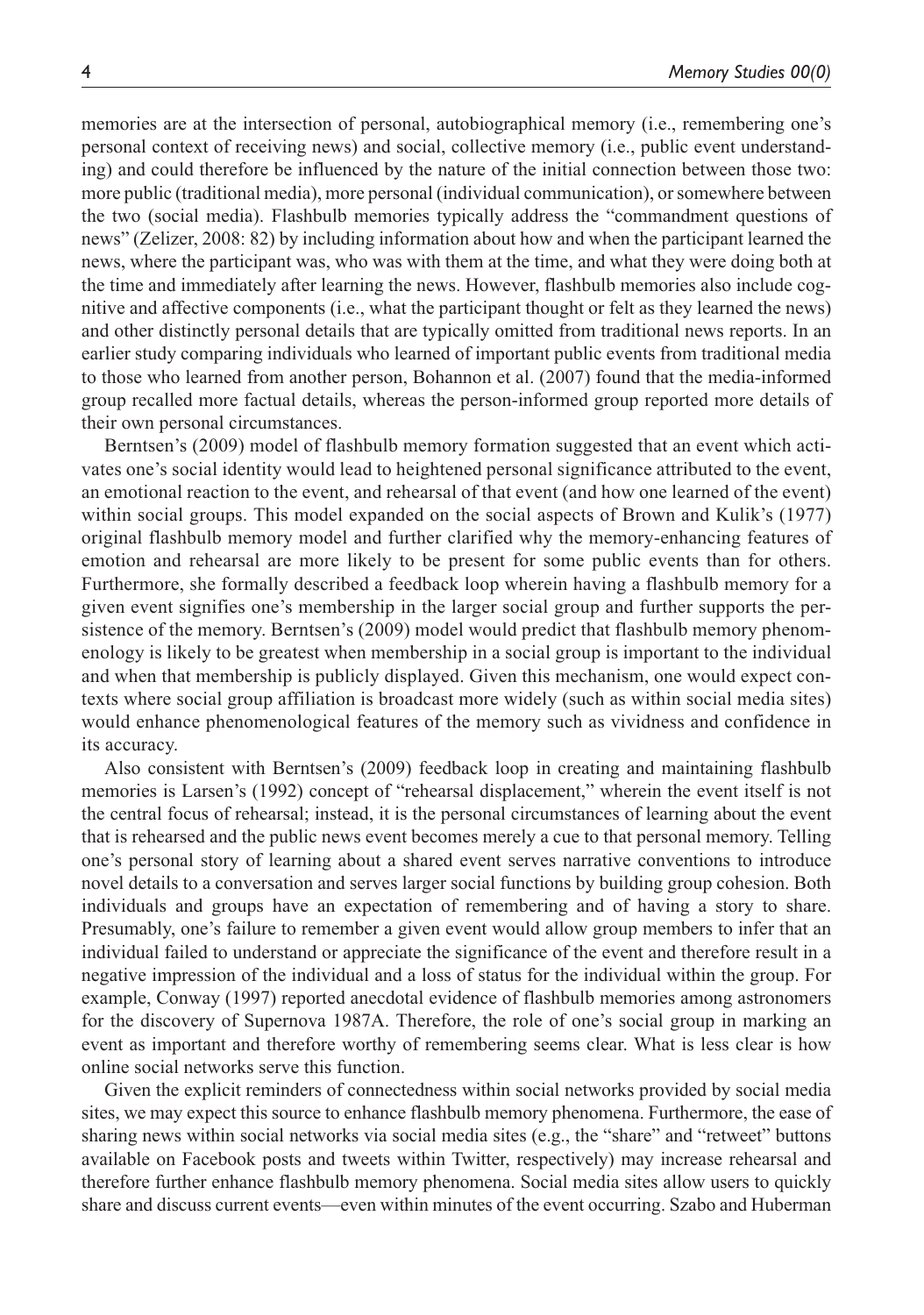(2010) noted that whereas traditional media's news content is determined by editors, the active members of social media sites are themselves generating and sharing news. Although the volume of traditional media coverage reflects large-scale social importance of an event and fosters collective sharing of information (Hirst and Meksin, 2009), the feeling that an event is significant to one's personal social network and the ability to immediately participate in commenting on and sharing information, as permitted by social media sites, may enhance flashbulb memory characteristics.

In many ways, social media sites present a hybrid between traditional mass media and personal communication. Van Dijk (2007) has suggested that media representations of autobiographical memories are mutually shaped by and shape autobiographical memories. In this context, social media sites serve as a connective link between personal/private media (e.g., photographs and home movies) and mass/public media (e.g., television and newspapers). Social media is similar to traditional media in that it is broadly communicated, passively received, and frequently produced close in time to the event itself. Like individual communication, social media is personalized, dynamically generated, and the timeliness of the message is determined by the receiver. Although traditional media has greater presumed accuracy than do personal communications, again social media presents a middle case in that the specific source and/or the accumulation of sources affects how accurate that information appears to be.

## **Current study**

This article uses data from a more traditional flashbulb memory study to investigate how different news sources influence recall of the learning about an important and emotional news event over time. In this study, memory is conceived of from a psychological perspective that includes information retained by an individual over extended periods of time. However, we believe the cognitive representation of an event to be only one component of a dynamic, iterative mnemonic process that involves social, cultural, and historical components as well. We will return to this in the "Discussion" section. The primary study examined the assassination of Osama bin Laden as this was a significant and unexpected event with international implications. While the national reaction to the news was not uniform, many in north Texas celebrated the news. Some reported hanging the American flag proudly in their windows, while others took to the streets and set off fireworks to celebrate (Lewis, 2011). Importantly, for the purposes of this study, there are no concerns regarding the unfolding nature of news reports frequently seen in flashbulb memory–producing events. The assassination announcement was a singular, finalized event at the time of occurrence. Furthermore, the news report itself was a presidential press conference. There are no official photographic images of the corpse and/or of the burial at sea that have been made public. Portraits of the living Osama bin Laden were certainly available as was the photograph of President Obama and his national security team in the White House Situation Room during the raid taken by Pete Souza, but these images are very different from the footage typical of the death of a political figure (or of other, common flashbulb memory–producing events like terrorist attacks, natural disasters, and even space shuttle explosions); the imagery is neither perceptually salient nor viscerally evocative. Any fictional portrayals of the events (e.g., the film *Zero Dark Thirty*) that included these features were available only after we completed data collection. This allows for us to indirectly test the "TV priority" as all sources in this study were equally lacking in graphic visual imagery. In the absence of this difference, we can focus on the social components that may shape flashbulb memory phenomena. Specifically, we will explore whether hearing the news through social media, through traditional media, or through a personal communication influences phenomenological, metacognitive, and objective aspects of the memory. Within hours of the event, participants' recollective experience of the event, vividness of the memory, and belief in the accuracy of the memory were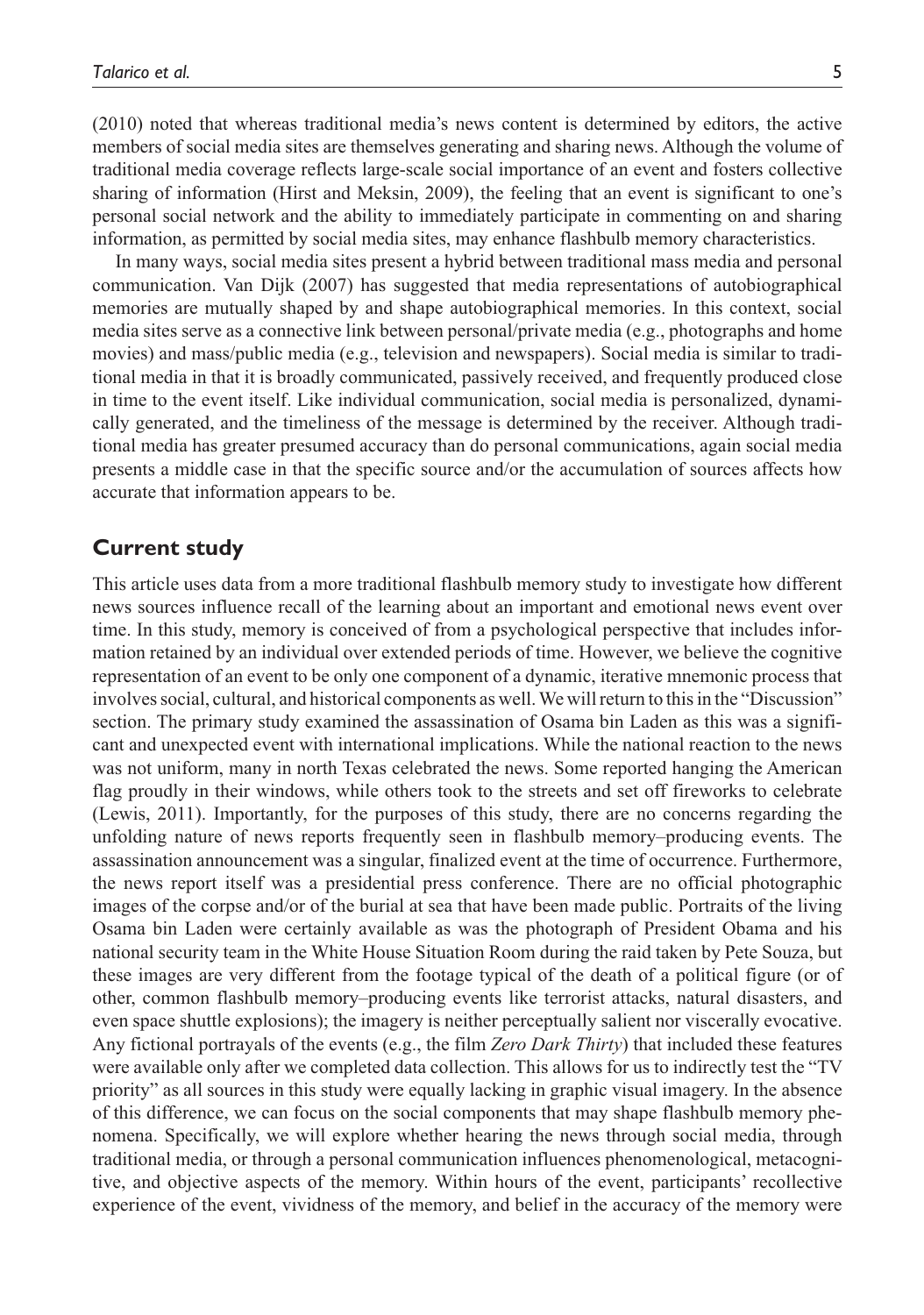assessed as a function of how one initially learned the news. Those characteristics and the consistency of the memory reports over the course of 1 year were also assessed by source (traditional media, social media, or personal communication).

Our dependent measures structure our hypotheses. First, for recollection and vividness, we expect that those who learned the news via social media sites will show enhancements relative to the other two sources. Although previous research might predict an enhancement for traditional media, the lack of salient visual imagery in this case reduces that probability, and instead, we expect the greater salience of social/personal significance to enhance flashbulb memory phenomenology. Second, we expect that those who learned the news via traditional media and via social media will show greater belief in their memory's accuracy than those who learned from an individual, personal source. The greater perceived accuracy for traditional media outlets is likely to be balanced by the collective trustworthiness of "reporters" in a participant's social network. Finally, given the media bias seen in the previous literature (i.e., that changes to media sources are less common than changes away from media as the source of news), we predict that those who learned the news from traditional media and social media may be more consistent in their memory reports than those who learned from another person.

## **Method**

To summarize, participants were contacted immediately after the announcement of the assassination of Osama bin Laden on 2 May 2011 and then once more over the next year. Participants were grouped according to how they learned of the news (by social media, traditional media, or personal communication) and by the specific follow-up session in which they participated (none or 7, 42, 224, or 365days later). The investigation of this event as it pertains to broader issues in the flashbulb memory literature is the topic of another paper (Kraha et al., 2014).

### *Participants*

A total of 329 individuals, with the majority being students from a large state-funded public university in the Southwest, were tested in-person within 2days of the assassination announcement in exchange for extra-credit in a psychology course. Following the procedure of Talarico and Rubin (2003), participants were randomly assigned to independent groups who were tested again at varied delay intervals. At each follow-up interval, participants were given 48hours to complete an online questionnaire and were compensated US\$5 (or US\$10 for the 1-year interval).

The resulting data set includes three independent samples of individuals (i.e., those who completed the initial instrument only, those who completed the initial instrument and one-and-only-one follow-up session of 7, 42, 224, or 365days later, and those who completed the initial instrument, the 1-year follow-up, and one-and-only one intervening session (the  $7, 42$ , or 224 delay session).<sup>1</sup>

Two independent raters determined from open-ended responses (described below) how each participant heard the news of the assassination. These were grouped into three source categories: personal communication (which included hearing from friends, families, and acquaintances inperson, via telephone, via text message, or via email), social media (which included Facebook, Twitter, and other social media sites), and traditional media (including radio, television, and newspapers, as well as the Internet sites of traditional media outlets such as cnn.com and nytimes.com).2

Because we are interested in how news source immediately influences flashbulb memory phenomena, we started with the total sample of individuals who completed the initial instrument, regardless of how many follow-up sessions in which they participated (0, 1, or 2). We excluded four participants for whom we could not determine how they learned the news of Osama bin Laden's assassination. We also excluded two participants who were younger than 18 and nine who were over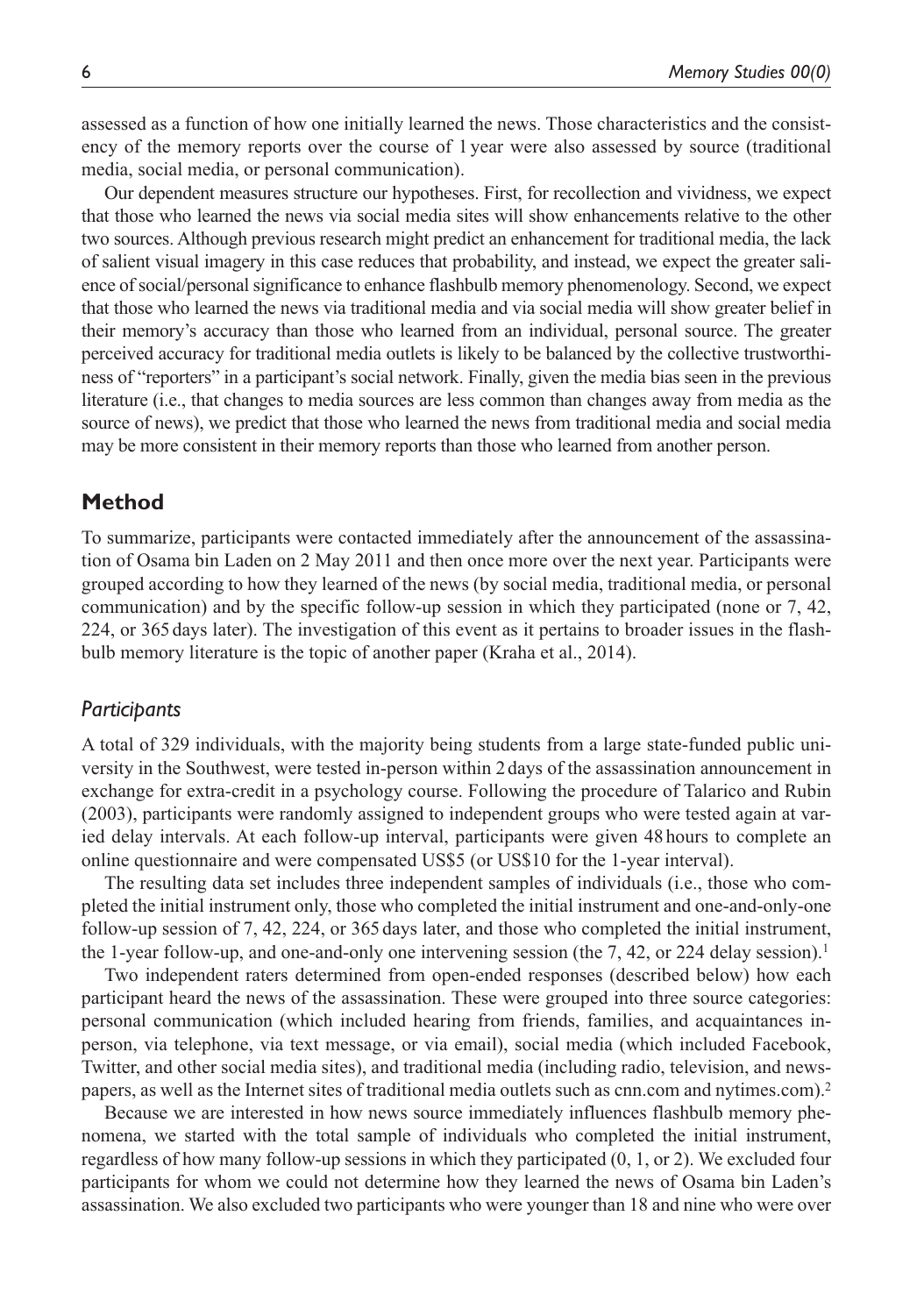|  |  | Table 1. Demographic characteristics for both samples. |  |  |  |  |
|--|--|--------------------------------------------------------|--|--|--|--|
|--|--|--------------------------------------------------------|--|--|--|--|

|                                  | Initial instrument<br>sample | Initial and one follow-<br>up session sample |  |  |
|----------------------------------|------------------------------|----------------------------------------------|--|--|
|                                  |                              |                                              |  |  |
| Gender                           |                              |                                              |  |  |
| Male                             | 110                          | 40                                           |  |  |
| Female                           | 9                            | 71                                           |  |  |
| Missing                          | $\overline{13}$              | 5                                            |  |  |
| Ethnicity                        |                              |                                              |  |  |
| Hispanic                         | 35                           | $\mathbf{H}$                                 |  |  |
| Non-Hispanic                     | 264                          | 98                                           |  |  |
| Missing                          | 15                           | 7                                            |  |  |
| Race                             |                              |                                              |  |  |
| White/Caucasian                  | 219                          | 85                                           |  |  |
| Black/African American           | 34                           | 4                                            |  |  |
| Asian                            | $\overline{14}$              | 4                                            |  |  |
| Native Hawaiian/Pacific Islander |                              | $\Omega$                                     |  |  |
| American Indian/Alaska Native    |                              | 0                                            |  |  |
| Multiracial                      | 18                           | 3                                            |  |  |
| Missing                          | 27                           | 10                                           |  |  |
| Total                            | 314                          | 116                                          |  |  |

**Table 2.** Distribution of participants who completed the initial instrument and one-and-only one followup session by source and delay interval.

| Delay source           | 7 days | 42 days | 224 days | 365 days | Total |
|------------------------|--------|---------|----------|----------|-------|
| Traditional media      |        |         |          |          | 39    |
| Social media           |        |         |          |          | 35    |
| Personal communication | 16     |         |          |          | 42    |
| Total                  | 35     |         | 22       | 77       | 116   |

40, leaving 314 participants (*M*=22.88years old, standard error of the mean (*SEM*)=.22years) with 32 who did not disclose their age (see Table 1 for the demographic characteristics of the sample). The sample was roughly evenly distributed among the three possible sources of learning the news: 41% (*n*=128) heard the news from another person, 30% (*n*=95) heard from traditional media, and 29%  $(n=91)$  heard from social media. Neither age  $(F(2, 279)=2.34, p=.098)$  nor any other demographic characteristic varied as a function of source, largest  $\chi^2 = 1.97$ , all  $ps > .10$ .

As we are also interested in how source might influence flashbulb memory phenomena over time, we also examined the group of participants who completed the initial session and one-andonly-one follow-up session, 7, 42, 224, or 365 days later.3 The resulting sample of 116 participants ( $M = 23.09$  years old,  $SEM = .36$ ) included six participants who did not disclose their age (see Table 1 for the demographic characteristics of the sample; see Table 2 for the distribution of participants by source and delay). A 3 (source: personal communication, social media, or traditional media) × 4 (time: 7, 42, 224, or 365 days later) between-subjects factorial analysis of variance (ANOVA) on age did show a significant main effect of source,  $F(2, 98) = 4.00$ ,  $p = .02$ , with Tukey's honestly significant difference (HSD) post hoc analysis showing that the traditional media group ( $M=24.50$ , standard deviation (*SD*)=4.03) was significantly older than the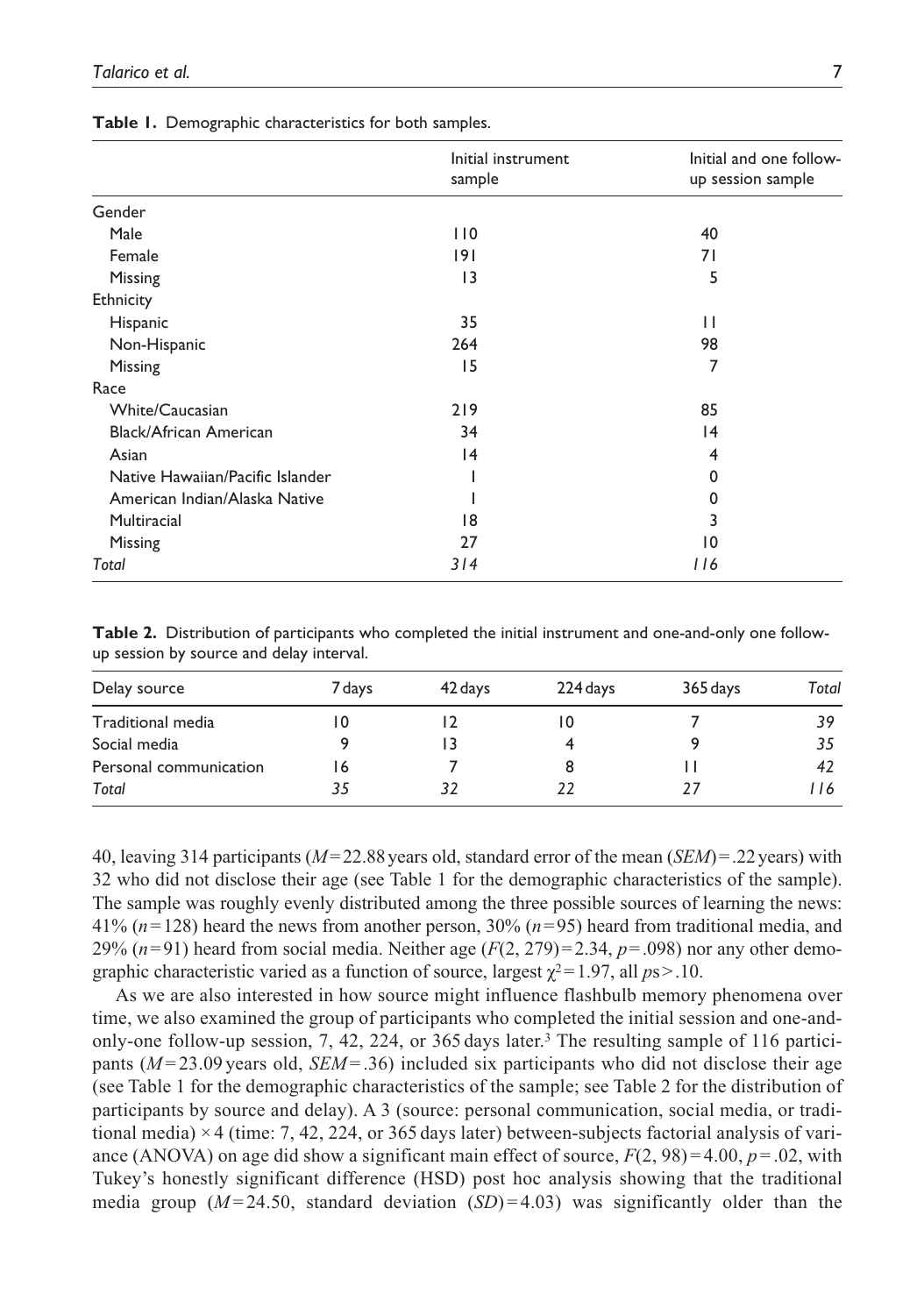personal communication group  $(M=21.79, SD=3.02, p<0.01)$ , but that the social media group  $(M=23.13, SD=4.00)$  was not significantly different from either of those groups (both  $p > .28$ ). The age of participants did not differ by delay,  $F(3, 98) = 1.34$ ,  $p = .27$ , nor was there any interaction between source and delay,  $F(6, 98) < 1$ ,  $p = .90$ . Although low cell frequencies made chisquare analysis unreliable, there appear to be no systematic differences in gender, race, or ethnicity among source or delay groups.

#### *Materials and procedure*

At each testing session, after obtaining informed consent, participants were asked a series of open-ended questions about how they learned about the assassination of Osama bin Laden. Specifically, we asked *when* participants first heard the news, *what* they were doing when they heard, *who* they were with, *where* they were, and what their dominant *emotion* was. We also asked whether there were any other *distinctive details* of the event. Following the procedure of Talarico and Rubin (2003), similar questions were asked of a self-nominated event from the preceding weekend (Friday–Sunday), but those data will not be discussed here (see Kraha et al.'s (2014) data for a comparison between the flashbulb event and the everyday event).

Two independent raters coded the open-ended questions for consistency following a method similar to Curci and Luminet (2006). Answers that were exactly similar received a score of 2, answers with a minor gain or loss of information received a score of 1, and answers with completely inconsistent information received a score of 0. For example, a minor gain of information would be if, during initial testing, someone said that they were at home when they heard the news, but at the follow-up they indicated that they were at home in their bedroom. Likewise, a minor loss of information would be when someone originally said they were in the living room but later reported that they had been at home. These scores were summed to provide a total consistency measure across all six questions, with higher values indicating greater consistency between memory reports.

In addition, participants were asked a series of rating-scale questions about the phenomenological and metacognitive aspects of remembering that were adopted from the Autobiographical Memory Questionnaire (Rubin et al., 2003). Here, we will focus on the key properties of autobiographical memory, the enhancement of which defines flashbulb memory: recollection, vividness, and belief in the accuracy of the memory. Recollection was assessed by collapsing responses to two questions: "I feel as though I am reliving" the experience (from 1, *not at all*, to 7, *as clearly as if it were happening now*) and "while remembering the event now, I feel that I travel back to the time it happened" (from 1, *not at all*, to 7, *completely*). Vividness was assessed by collapsing responses to ratings of how well participants could "see it in my mind," "hear it in my mind," and "know the setting where it occurred" (all three rated from 1, *not at all*, to 7, *as clearly as if it were happening now*). Belief in the accuracy of the memory was assessed by combining questions regarding whether the participants "believe the event in my memory really occurred in the way I remember it" (from 1, *100% imaginary*, to 7, *100% real*) and if they could "be persuaded that your memory of the event was wrong" (from 1, *not at all*, to 7, *completely*). Participants also completed items on remembering versus knowing that the event occurred, language and narrative properties of the memory, visual perspective in the memory, rehearsal, surprise and consequentiality, as well as emotional affect, intensity, and visceral reactions, but those items will not be discussed here (see Kraha et al. (2014) for more information about these characteristics). Similarly, questions regarding participants' interest in US anti-terrorism policy and their familiarity with the "flashbulb memory" concept will not be analyzed.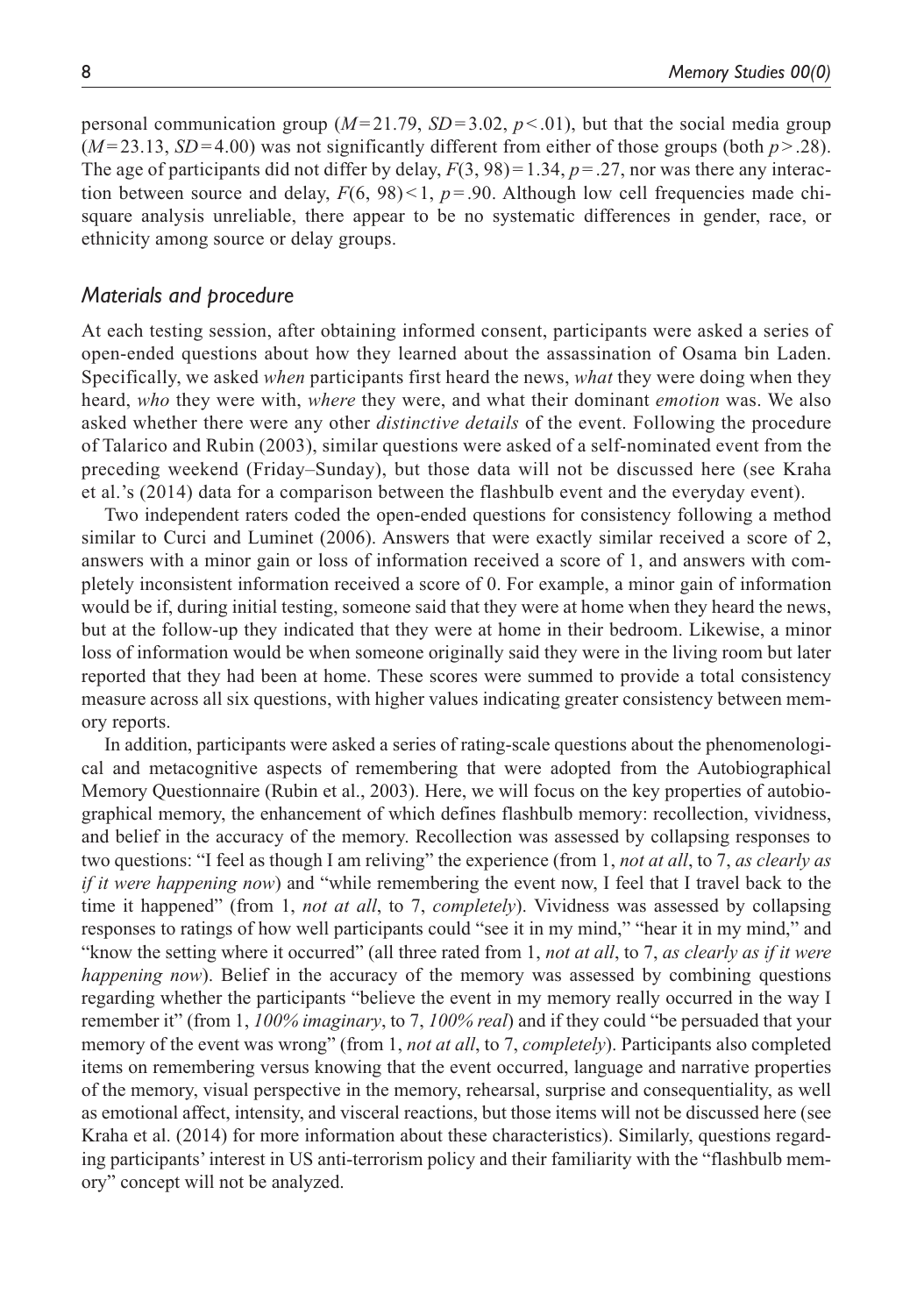

**Figure 1.** Initial mean ratings of phenomenological and metacognitive properties of flashbulb memories for learning the news that Osama bin Laden had been killed as a function of the source of that news (error bars represent standard error of the mean).

# **Results**

### *Initial flashbulb memory reports*

To see whether initial memory phenomenological and metacognitive characteristics were influenced by how one heard the news, we conducted a one-way between-subjects ANOVA on the sense of recollection, vividness, and belief in the memory's accuracy as rated only at the initial session by all 314 participants (see Figure 1). News source had a significant effect on initial ratings of recollection,  $F(2, 302)=3.45$ ,  $p<0.05$ . According to Tukey's HSD post hoc tests, traditional media (*M*=3.53, *SEM*=.17) was significantly different from personal communication (*M*=2.96, *SEM*=.15), but social media sites (*M*=3.08, *SEM*=.17) were not different from either. This suggests that traditional media reports engendered a greater sense of mentally traveling back to learning the news and reliving that experience in the present within a few days of the event than did learning the news from another person, whereas learning from social media resulted in an intermediate sense of recollection.

How one learned the news also had a significant effect on vividness of the memory initially,  $F(2, 304) = 4.17$ ,  $p < .05$ . Tukey's HSD post hoc tests here showed that traditional media  $(M=4.94, SEM=16)$  was significantly different from social media  $(M=4.25, SEM=18)$ , but personal communication  $(M=4.65, SEM=0.14)$  was not different from the other two. Enhanced vividness, like recollection, was seen among those who learned the news from traditional media sources. However, here, the least vivid memories were from those who learned via social media with personal communications resulting in memories of intermediate vividness.

Not surprisingly, given the very short delay interval between the event and the memory report, there was no effect of source on initial ratings of belief in the memory's accuracy,  $F(2, 303) = 1.46$ , *p*>.05. Most participants were near ceiling in this rating, with only 5.2% of participants rating their confidence as below a 4 on 7-point scale.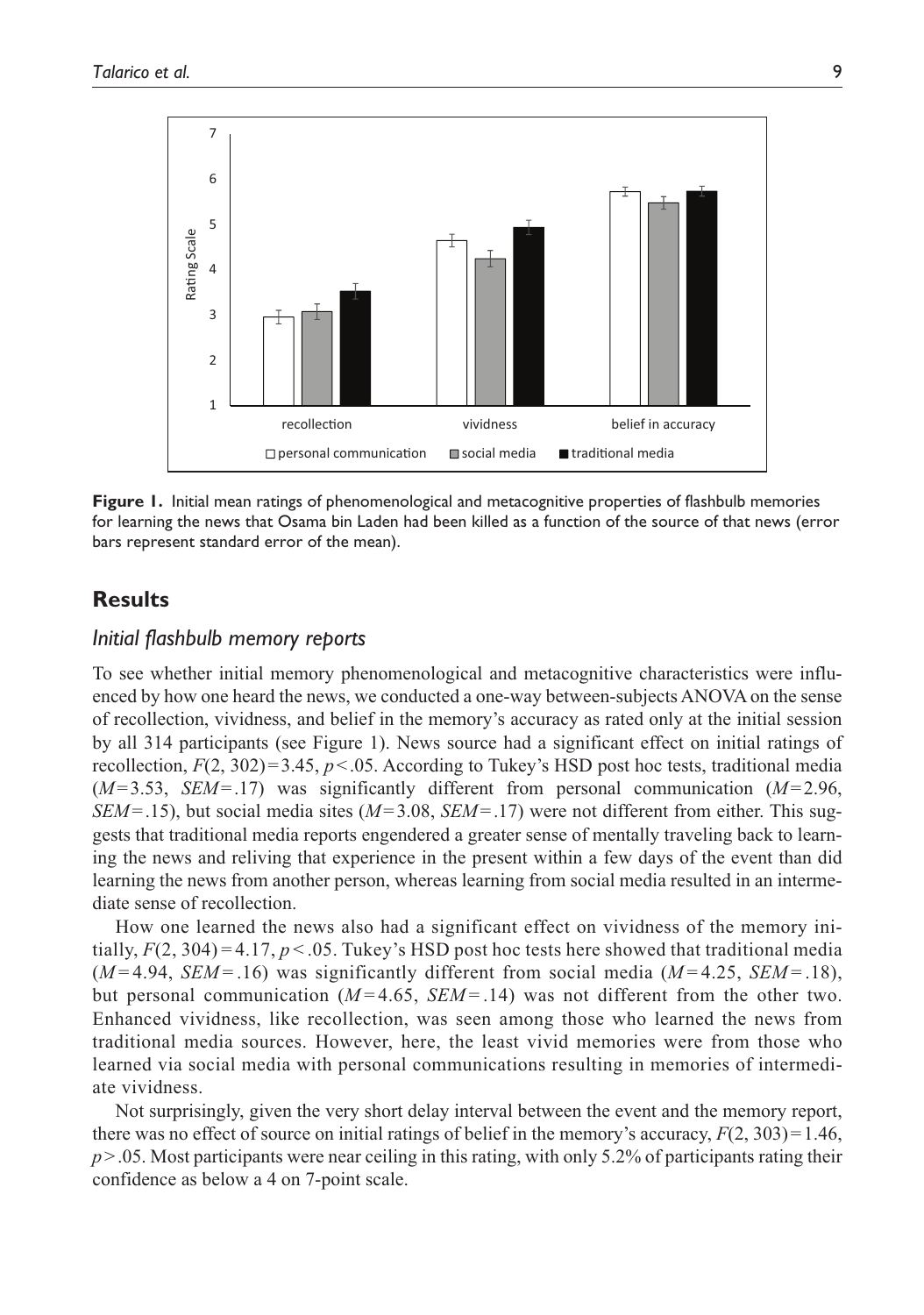

**Figure 2.** Mean ratings of recollection as a function of the source of that news and time (error bars represent standard error of the mean).

### *Flashbulb memory reports over time*

To examine whether how one heard the news influenced memory properties over time, we conducted a 2 (session: initial vs. follow-up) $\times$ 4 (delay: 7, 42, 224, or 365 days later) $\times$ 3 (source: personal communication, social media, or traditional media) mixed factorial ANOVA on recollection, vividness, and belief in the memory's accuracy on the 116 participants who completed the initial instrument and then one-and-only one follow-up session.

As shown in Figure 2, there was a main effect of session for recollection,  $F(1, 100) = 27.87$ , *p*<.01, with ratings of recollection being higher initially (*M*=3.25, *SEM*=.18) than at the followup session  $(M=2.53, SEM=13)$ . There was, however, no main effect of delay,  $F(3, 100) < 1$ ,  $p > 10$ , nor a main effect of source,  $F(2, 100) < 1$ ,  $p > 10$ , nor were there any interactions among session, delay, and/or source, largest *F*=1.41, all *p*s>.10.

For vividness, as shown in Figure 3, there was also a main effect of session,  $F(1, 100) = 38.37$ , *p*<.01, with memories being rated as more vivid initially (*M*=4.68, *SEM*=.17) than at the followup session ( $M=3.67$ , *SEM*=.16). There was also a session by delay interaction,  $F(3, 100)=5.47$ ,  $p<0.01$ , such that there was no difference in vividness between the initial session and the 7-day delay group,  $t(33)=0.45$ ,  $p>0.10$ , but there were significant differences at all other delay intervals, smallest  $t(22)=2.87$ ,  $p<0.01$ . There was, however, no main effect of delay,  $F(3, 100) <1$ ,  $p>10$ . There was also no main effect of source,  $F(2, 100) < 1, p > .10$ , nor were there any other interactions among session, delay, and/or source, largest *F*=1.22, all *p*s>.10.

There was a similar pattern of belief in the memory's accuracy (see Figure 4). There was a session by delay interaction,  $F(3, 99)=4.00$ ,  $p=.01$ , demonstrating that the main effect of session,  $F(1, 99)$  $99$ )=6.99,  $p=0.01$ , is primarily driven by a significant decrease in belief in the memory's accuracy from the initial session to the 224-day delay group, *t*(20)=5.25, *p*<.01, since no other delay groups showed a significant difference between the initial session and the follow-up, largest  $t(22)=1.78$ ,  $p=.08$ . There was no main effect of delay,  $F(3, 99) = 1.84$ ,  $p > 10$ . There was also no main effect of source,  $F(2, 100)$ 99)<1, *p*>.10, nor were there any other interactions among session, delay, and/or source, all *F*s<1.

Since consistency was calculated by comparing the initial session and follow-up session reports, a 4 (delay: 7, 42, 224, or 365 days later) $\times$ 3 (source: personal communication, social media, or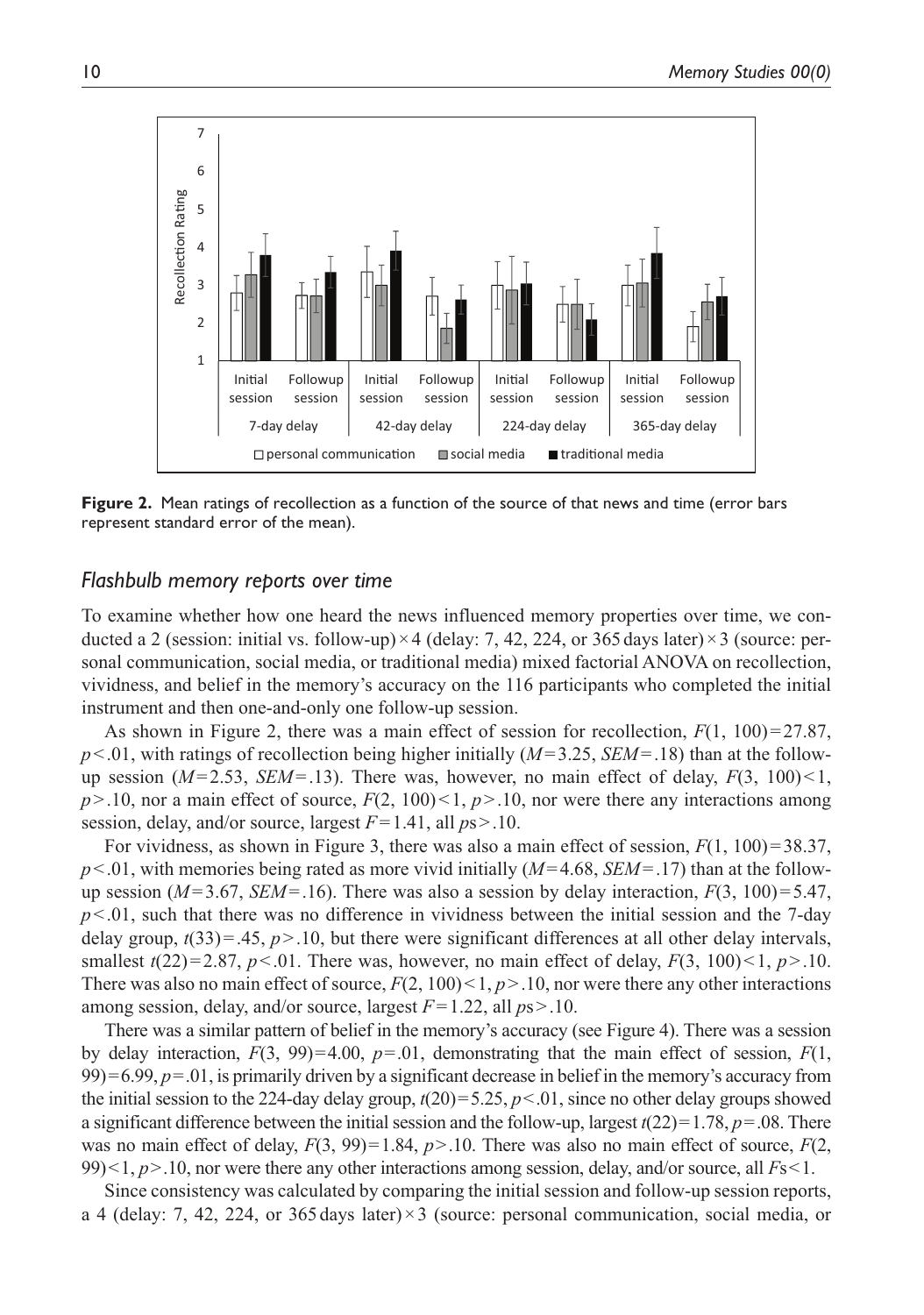

**Figure 3.** Mean ratings of vividness as a function of the source of that news and time (error bars represent standard error of the mean).



**Figure 4.** Mean ratings of belief in the memory's accuracy as a function of the source of that news and time (error bars represent standard error of the mean).

traditional media) between-subjects factorial ANOVA was computed. Unlike for the memory characteristics, there was no main effect of time,  $F(3, 102) = 2.27$ ,  $p > .05$ . As before, we saw neither a main effect of source,  $F(2, 102) < 1, p > 10$ , nor any interaction between delay and source,  $F(6, 102)$ 102)<1, *p*>.10 (see Figure 5).

# **Discussion**

How one learned the news of Osama bin Laden's death influenced flashbulb memory phenomenology initially; however, the differences by source were not seen when examining flashbulb memories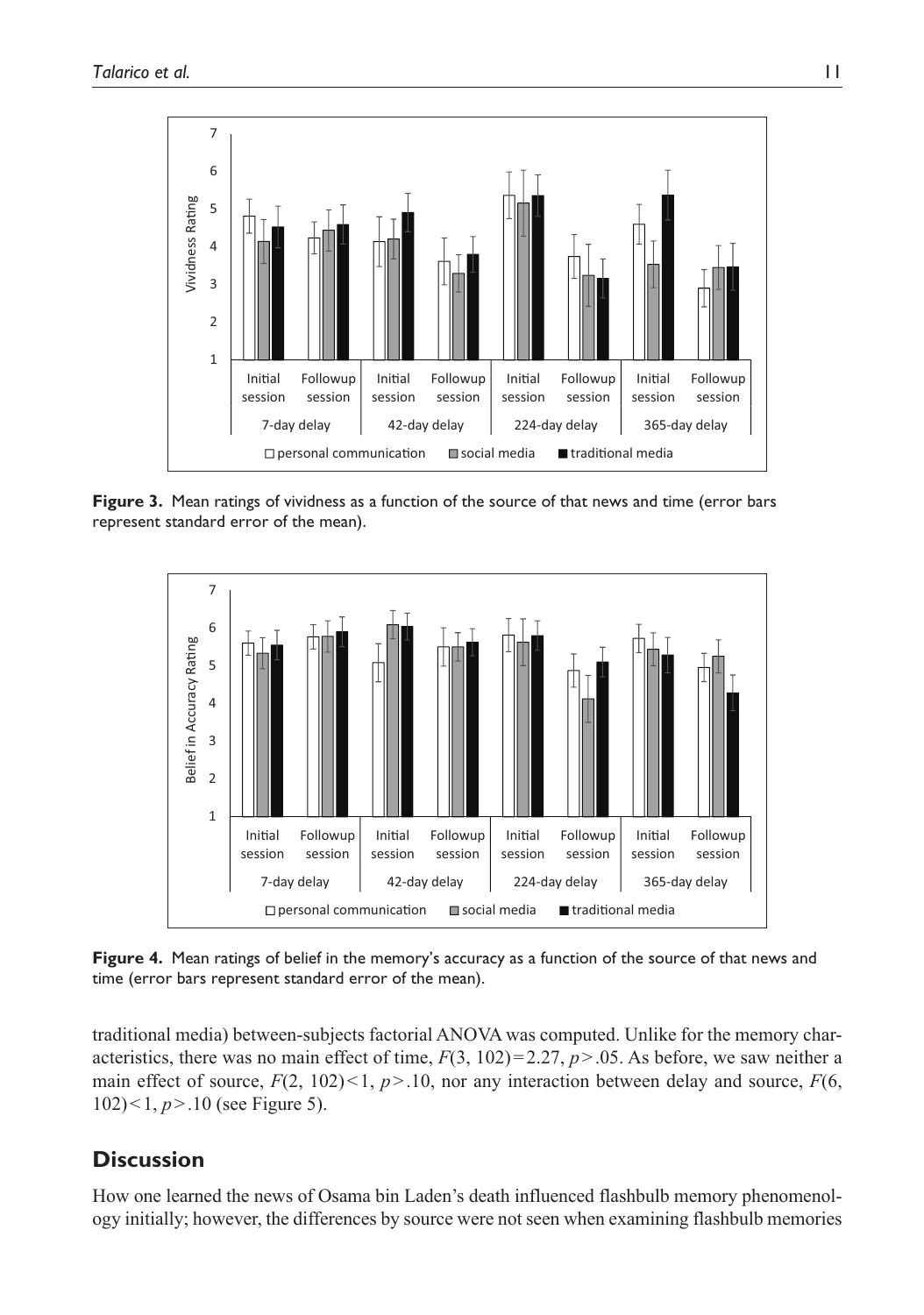

**Figure 5.** Mean consistency scores for memories of learning the news that Osama bin Laden had been killed as a function of the source of that news over time (error bars represent standard error of the mean).

across time. Initial ratings of recollection (i.e., mentally traveling back in time to relive the experience) and vividness (i.e., seeing and hearing the event as if it were happening now) of the memories were highest for those who learned the news via traditional media. Contrary to the original hypothesis, although learning via social media led to intermediary levels of recollection, it was associated with the lowest levels of vividness. The relationship among social media, traditional media, and interpersonal communication appears to be more complex than social media simply being a hybrid of the other two. Initial belief in the memory's accuracy was quite high for all participants and not influenced by source.

Whatever differences may have been present among the source groups initially were not persistent. When examining flashbulb memories over the course of 1 year, the most reliable differences we found were decreases in recollection, vividness, and belief in the memory's accuracy with time, but these changes were not influenced by source. Although this sample had fewer participants and therefore less overall power to detect differences among groups, the fact that we were able to see both main effects and interactions for the time dimension consistent with previous research suggests that low power alone is insufficient to explain the lack of main effects of and interactions with source.

Surprisingly, neither time nor source influenced memory consistency; flashbulb memory reports were relatively (although not perfectly) consistent over the course of 1 year. As Kraha et al. (2014) showed, consistency of the memory reports for learning the news of bin Laden's death was objectively low but did not change over time. Those data also showed no difference between flashbulb memories for this event and everyday memories from the same time period, a conceptual replication of Talarico and Rubin (2003) using a different consistency measure with memories for a different public event.

### *How remembering processes shape memories*

Blank (2009), borrowing a concept from Tulving (1983), articulated a two-stage theory of remembering that emphasized processes that occur after an internal representation has been brought to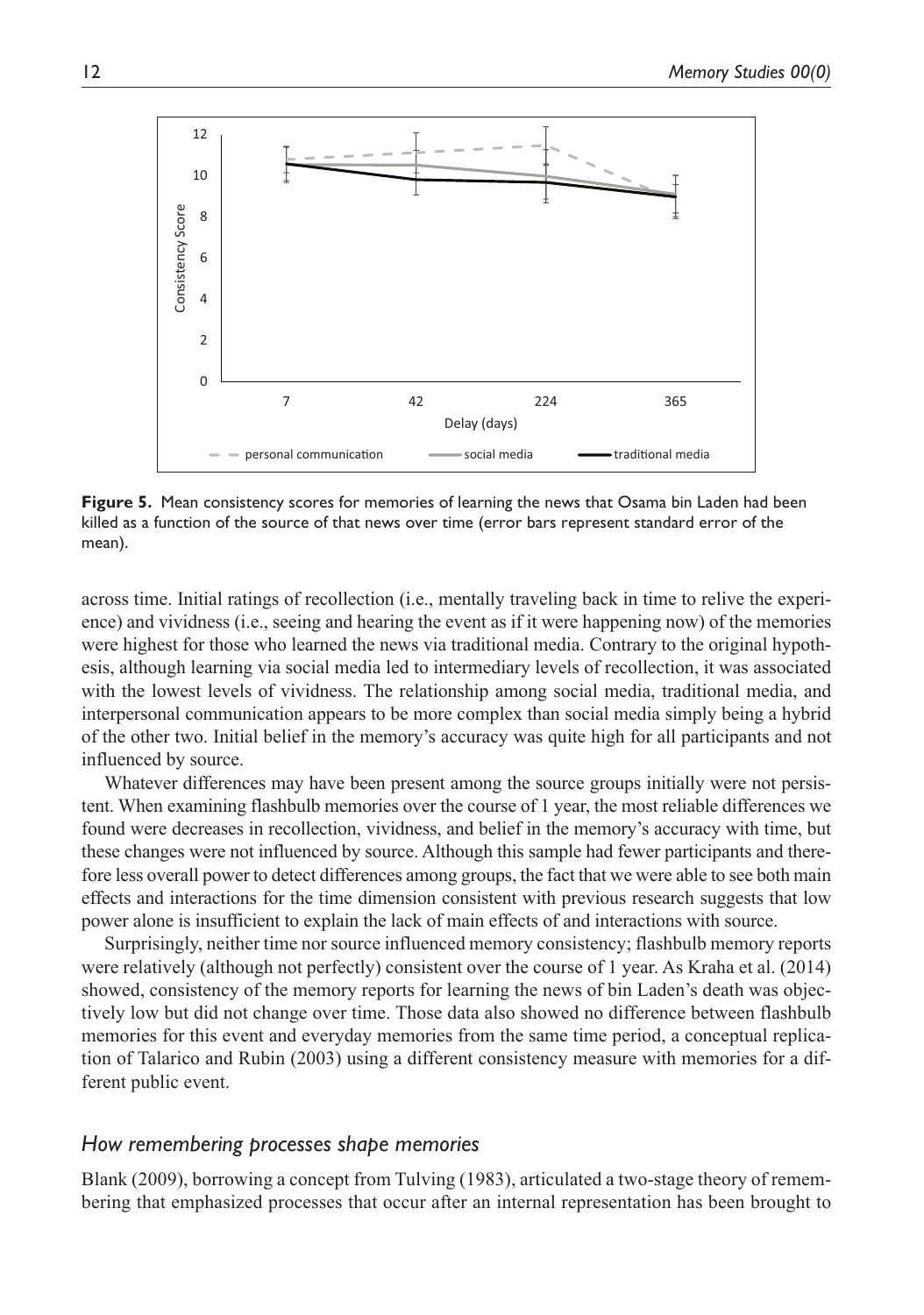mind. At that point, "memory conversion" transforms the internal thought to external behavior. The first stage of conversion is validation—developing a belief about the past. This construct is closely tied to our measure of belief in the memory's accuracy. Given that external information (e.g., logical plausibility, consistency with the reports of others and with material evidence) is known to influence this stage of remembering, it is somewhat surprising that source here had no effect on one's confidence in their flashbulb memory. Instead, this outward-looking process may be more important to personal event memory and to collective memory, neither of which were assessed here.

Communication is Blank's (2009) second stage of memory conversion, and it includes both selection and modification components. Roughly speaking, these are analogous to errors of omission and commission, respectively, but with the notable difference being that individuals may be consciously aware of differences between their internal representation and external report in the former model and are typically thought to be unaware of these differences in discussion of memory errors. This processing stage is heavily influenced by interpersonal norms and contextual expectations. Our consistency measure relied on written responses to specific prompts, all while individuals were knowingly participating in a psychological research study. These demands are perhaps why we saw so few changes in participants' reports over time in the current study. Yet, one would still expect that changes to reporting demands would result in changes to the memory reports. Moreover, questions that emphasize the social significance of the event and/or that heightened the perception of one's social group as the audience for the report should bias participants' responses in ways consistent with Berntsen's (2009) model (e.g., including more details about one's emotional reaction to the event).

### *Event-specific flashbulb memory characteristics*

Although media reports of Osama bin Laden's death did not include graphic visual imagery of the event, we still saw slightly higher initial vividness ratings from those who learned via traditional media coverage when compared to social media. Given that historical analogies provide context for events at the time (e.g., the *Challenger* disaster was frequently discussed in coverage of the *Columbia* disaster; Zelizer, 2008), it may be that any imagery from the September 11 attacks included in media discussions of bin Laden's death may explain the slight bias in phenomenology for those who learned via traditional media seen here. This media bias, however, was neither strong enough to distort later memory reports nor did the differences in vividness among sources last over time. Of interest is whether the subsequent release of constructed images associated with this event (e.g., the film *Zero Dark Thirty*) may influence recollections of the event as was seen when the release of the documentary film *Fahrenheit 911* increased people's knowledge of factual details about the September 11 terrorist attacks (Hirst et al., 2009). There is some evidence that factual event knowledge is more susceptible to media-based differences than are autobiographical memories. Hirst et al. (2015) found that increased attention to the media leads to increased accuracy in event memory, including the correction of previously reported errors; no similar effects were found for participants' flashbulb memories.

## *Role of social media in social remembering*

One limitation of the current study is that multiple social media sites were collapsed, and the different types of sites may have varying effects on the quality of a memory based on the nature of the site. Boyd and Ellison (2008) articulated three key features of all social media sites: personal profile, relationships, and communication functions. Communication is the primary function of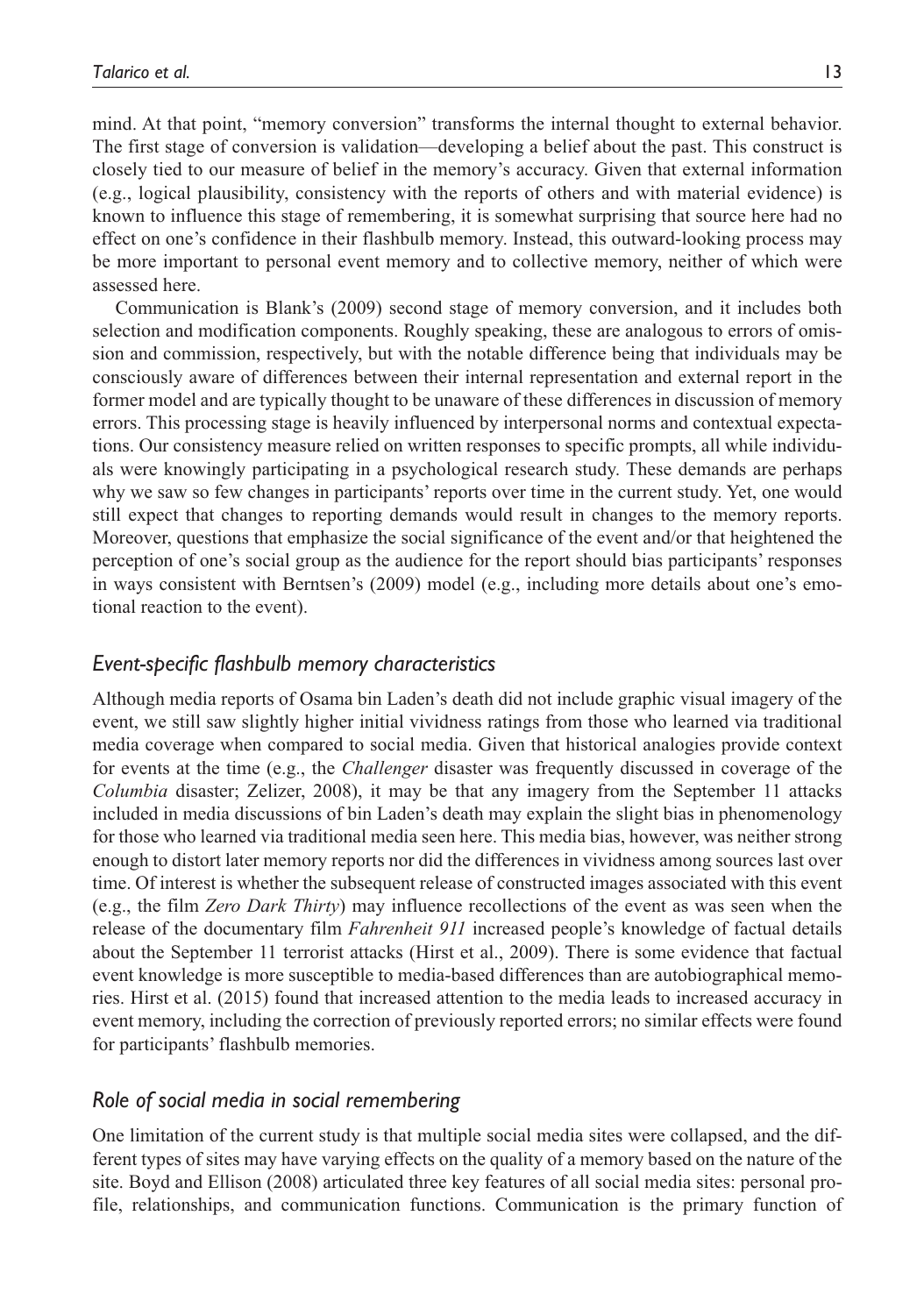messaging individuals (or groups) within the site, but can also include private messaging functions. The profile is an online representation of the self, important in the current context because it is deliberately public. Relationships include the identification of individuals within the site with whom the person is connected. These relationships themselves are typically (though not always) public as well. Relationships can be one-directional or bi-directional depending on the site constraints. For example, Facebook requires reciprocal relationships but Twitter does not; Kwak et al. (2010) found that 77.9% of Twitter users had one-sided relationships. The systematic investigation of sites that differ along these dimensions is likely to be informative, not just for flashbulb memory research but also for a number of social-cognitive phenomena. Similarly, there were some subcategories that might fit less well in some categories than others. For instance, the few participants who found out via text message  $(n=5)$  were put in the personal communication category, and those who found out via Internet news  $(n=5)$  were placed in the traditional news category. However, if these numbers could be increased, closer examination of differences by specific source might be possible. Although both of these ways of learning the information were digital, the more important difference (to us) was between personal communication and mass media. The effects of other forms of personal electronic media (e.g., email and instant message) were similarly not explored because there were too few participants who received the news this way; however, there might be important differences among these sources. More general information-seeking behaviors as well as social media site familiarity and frequency of social media site use may be additional moderating variables influencing flashbulb memory phenomena. Finally, a college student sample was ideal for this study due to their high rates of social media usage according to Raacke and Bonds-Raacke (2008); however, caution must be taken when generalizing these findings to other age groups.

Because the influence of source was not our primary question of interest when designing the study, we did not directly investigate the level of social presence the participants felt in their social media interactions. This construct discussed in Khalifa and Shen (2004) seems to influence how individuals learn and remember via virtual environments and should be included in future investigations. This would allow for a more direct test of Berntsen's (2009) social identification theory for flashbulb memory formation. Here, we suggested that social media might increase the salience of social significance and therefore increase the personal significance attributed to the event. However, where source differences were seen, it was still traditional media that lead to flashbulb memory enhancements.

#### *Interactions between social groups and individual memories*

Mass media reporting may be a proxy for intensity of the event within the relevant social group. In the foundational flashbulb memory study, Brown and Kulik (1977) showed strong evidence for differences in the prevalence of flashbulb memories for US civil rights–related events among White and Black Americans. Since then, many have shown cross-cultural differences in flashbulb memory prevalence for nationally relevant (but internationally limited) events (e.g. Kvavilashvili et al., 2003; Luminet et al., 2004). These studies examined memory from a psychological perspective in that the autobiographical recollections of personally learning of an internationally important and culturally shared event were the focus. The nature of the events that lead to these unexpectedly vivid, long-lasting, and confidently held memories indicates that they are necessarily influenced by larger social and cultural factors, though. The individuals in our study were Americans who predominately viewed the death of Osama bin Laden as a positive occurrence and, to some extent, as bringing about an end to an important chapter in the country's history; individuals with different cultural interpretations of this event might have a different mnemonic experience.

It may be that although participants originally heard through one, and only one, source, they are likely to have rehearsed that information via other forms of media. Some of our participants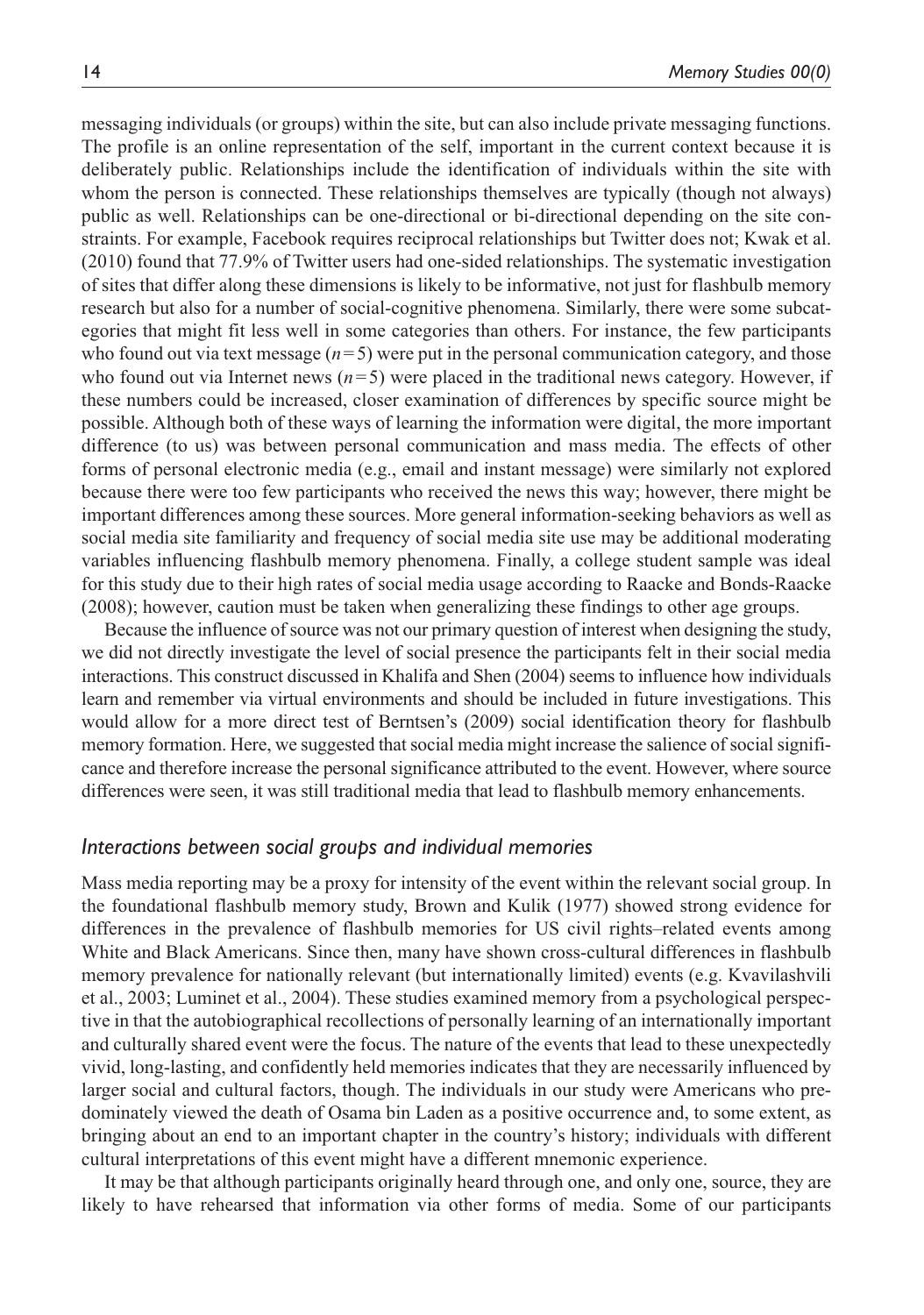explicitly said that after they heard or saw the news from someone via social media or in-person that they then went to the traditional media for more information. All participants are likely to have been exposed to traditional media accounts at some point and to have shared the news with others in person, over the telephone, or via social media. Therefore, the lack of differences among original sources may not be surprising. However, this is not to suggest that there are no differences in how each source may influence individuals' interactions with news and with others. Bohannon et al. (2007) reported that individuals who talked about important public events more often were also more likely to seek media coverage about those events. Lee and Ma (2011) found that social media sites serve both information-seeking and socializing goals, often in concert with one another. In their study, the intention to share news was influenced by both of those motivations as well as status-seeking. They suggest that sharing news via social media sites leads to "anticipatory socialization" and the desire to be seen as an "opinion leader" within one's social network (p. 337). With slightly younger participants than those studied here, Dunne et al. (2010) found that creation and maintenance of one's social media presence facilitated gaining and maintaining acceptance from peers. These positive social interactions, unfortunately, co-exist in an environment where negative behaviors are also prevalent, as is seen with cyberbullying (Kowalski et al., 2014). These findings are all consistent with the argument that social media sites are a fruitful context for testing Berntsen's (2009) model of flashbulb memory formation.

## *Future directions*

Future research should investigate differences among those who share news versus those who do not. Purcell et al. (2010) reported that 37% of Internet users have contributed to the creation of news, commented on the news, or disseminated news via social media sites. Gopie and MacLeod (2009) showed that destination memory (i.e., remembering to whom you have provided information) was more fallible than was source memory (i.e., remembering from whom you learned information). In this context, one might examine how learning and sharing news (as both a receiver and a sender, respectively) via social media can shape memory for the news itself as well as from whom and to whom that news was communicated.

The Internet has forever changed the way that we communicate. Our data provide a small window to the changing media landscape. Only one participant explicitly mentioned the official Presidential announcement as their source (although more mentioned "breaking news" or an interruption of ongoing programming) and about as many people generically said they heard from "the news" (or "TV"/"radio") as mentioned a specific news outlet (e.g. "CNN," "Yahoo! News," and "The Today Show"). Social media sites are increasingly used as a method of maintaining social relationships and obtaining local, national, and international news. Despite the relative frequency of the Internet as a social and societal tool, little research has yet to thoroughly investigate the cognitive effects of these virtual environments. Our current research suggests that this ignorance may not have large costs, but perhaps it is premature to draw that conclusion just yet.

### **Acknowledgements**

The authors would like to thank three anonymous reviewers for their thorough and thoughtful feedback on the manuscript.

### **Declaration of Conflicting Interests**

The author(s) declared no potential conflicts of interest with respect to the research, authorship, and/or publication of this article.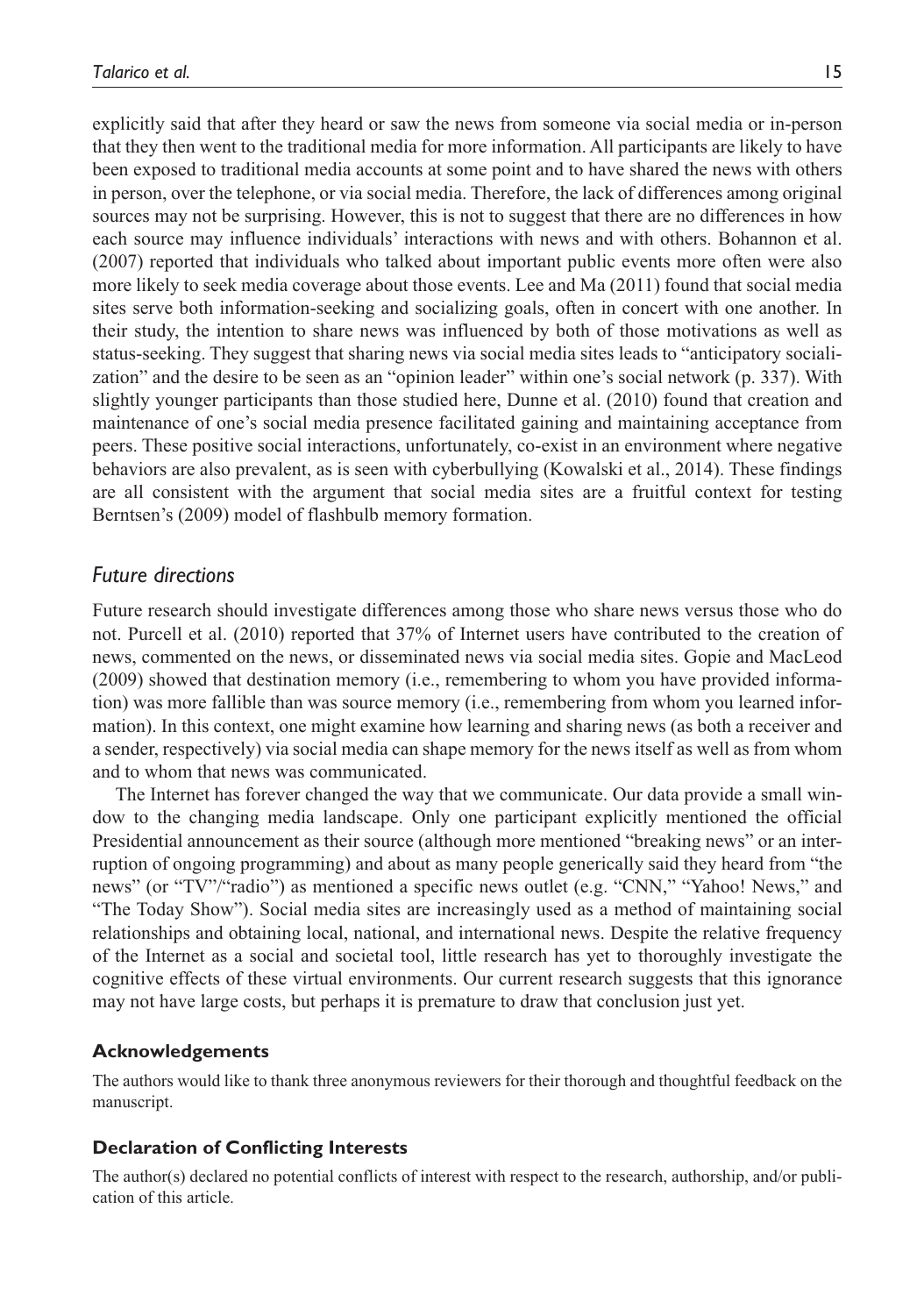## **Funding**

The author(s) disclosed receipt of the following financial support for the research, authorship, and/or publication of this article: This research was funded by the Academic Research Committee of Lafayette College and the Office of Research Support of the University of North Texas.

## **Notes**

- 1. This sample (*n*=58) will not be discussed further.
- 2. Although some people saw a link to a traditional news article posted on social media, this did not appear to be common in our data. As an example, in the subset of participants who initially reported receiving the news from Facebook  $(n=70)$ , only one individual explicitly mentioned learning via the "recent news" feature; the majority specifically said something about a friends' "status" update (*n*=40). Furthermore, differentiating between individuals who sought traditional media at the behest of a personal contact from those who saw or read the news spontaneously seems to be of potential mnemonic importance.
- 3. There were no systematic differences between those who completed one-and-only-one follow-up session and those who only completed the initial instrument on source ( $\chi^2(2, N=256)=1.320$ ), gender ( $\chi^2(1, N=245)=1.33$ ), ethnicity (Hispanic vs non-Hispanic,  $\chi^2(1, N=244)=1.21$ ), or race (White vs non-White,  $\chi^2(1, N=256)=2.74$ ), all  $p_s$ >.05. Nor there were differences between the samples in age ( $t(211.5)=1.86$ ,  $p>$ .05, corrected for violating the homogeneity of variances assumption according to Levene's test, *F*=11.71, *p*=.001).

## **References**

- Berntsen D (2009) Flashbulb memory and social identity. In: Luminet O and Curci A (eds) *Flashbulb Memories New Issues and New Perspectives*. New York: Psychology Press, pp. 187–205.
- Blank H (2009) Remembering: a theoretical interface between memory and social psychology. *Social Psychology* 40: 164–175.
- Bohannon JN (1988) Flashbulb memories for the space shuttle disaster: a tale of two theories. *Cognition* 2: 129–196.
- Bohannon JN and Symons VL (1992) Flashbulb memories: confidence, consistency, and quantity. In: Winograd E and Neisser U (eds) *Affect and Accuracy in Recall: Studies of "Flashbulb" Memories*, vol. 4. New York: Cambridge University Press, pp. 65–91.
- Bohannon JN, Gratz S and Cross VS (2007) The effects of affect and input source on flashbulb memories. *Applied Cognitive Psychology* 21: 1023–1036.
- Boyd DM and Ellison NB (2008) Social network sites: definition, history, and scholarship. *Journal of Computer-Mediated Communication* 13: 210–230.
- Brown R and Kulik J (1977) Flashbulb memories. *Cognition* 5: 73–79.
- Conway MA (1997) The inventory of experience: memory and identity. In: Pennebaker JW, Paez D and Rime B (eds) *Collective Memory of Political Events: Social Psychological Perspectives*. Mahwah, NJ: Lawrence Erlbaum Associates, pp. 21–45.
- Curci A and Luminet O (2006) Follow-up of a cross-national comparison on flashbulb and event memory for the September 11th attacks. *Memory* 14: 329–344.
- David P (1998) News concreteness and visual-verbal association: do news pictures narrow the recall gap between concrete and abstract news? *Human Communication Research* 25: 180–201.
- Dunne A, Lawlor M-A and Rowley J (2010) Young people's use of online social networking sites—a uses and gratifications perspective. *Journal of Research in Interactive Marketing* 4: 46–58.
- Ellison NB, Steinfield C and Lampe C (2007) The benefits of Facebook "Friends": social capital and college students' use of online social network sites. *Journal of Computer-Mediated Communication* 12: 1143–1168.
- Er N (2003) A new flashbulb memory model applied to the Marmara earthquake. *Applied Cognitive Psychology* 17: 503–517.
- Garry M, Strange D, Bernstein DM, et al. (2007) Photographs can distort memory for the news. *Applied Cognitive Psychology* 21: 995–1004.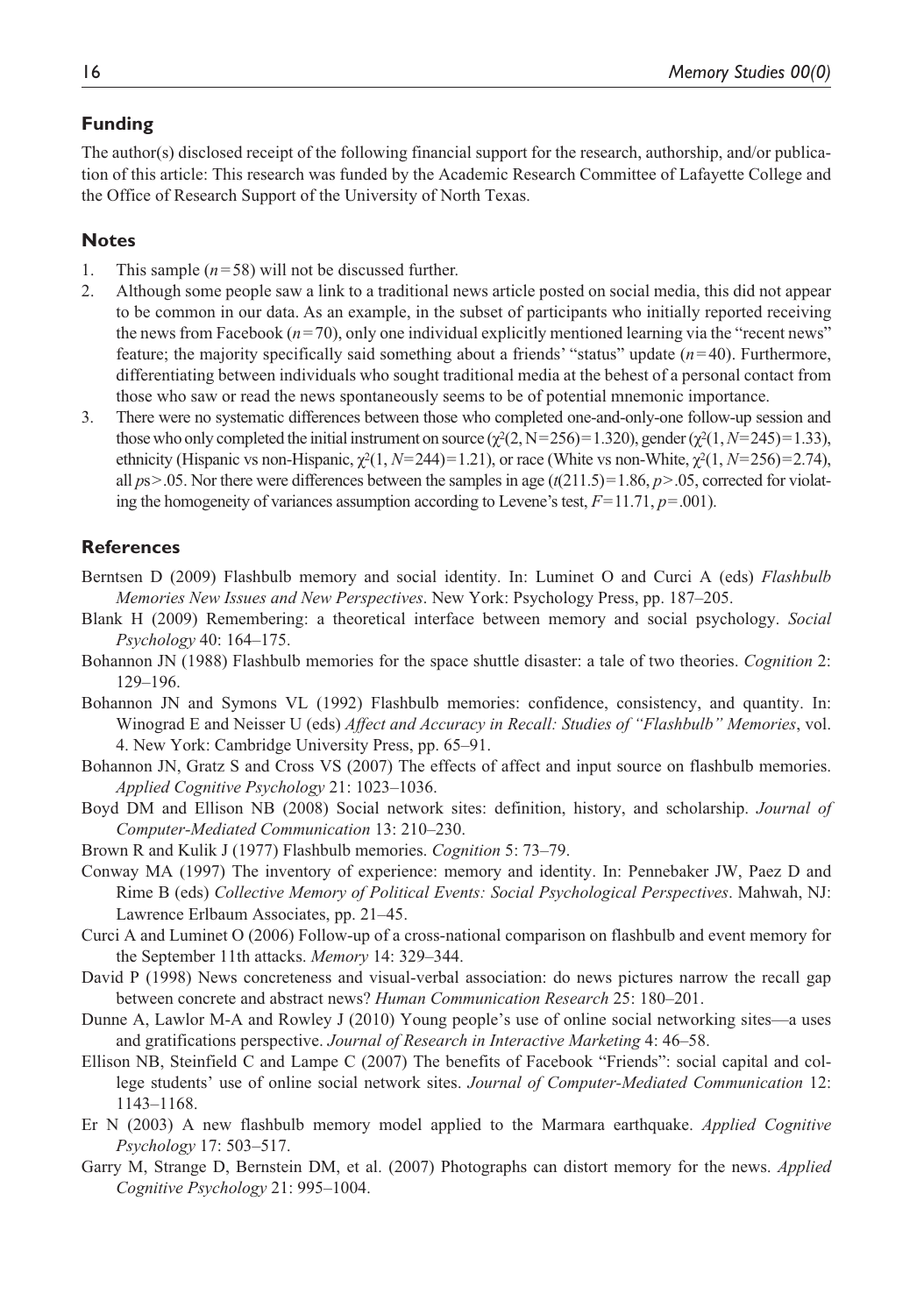- Gopie N and MacLeod CM (2009) Destination memory: stop me if I've told you this before. *Psychological Science* 20: 1492–1499.
- Hermida A, Fletcher F, Korell D, et al. (2012) Share, like, recommend: decoding the social media news consumer. *Journalism Studies* 13: 815–824.
- Hirst W and Meksin R (2009) A social-interactional approach to the retention of collective memories of flashbulb events. In: Luminet O and Curci A (eds) *Flashbulb Memories New Issues and New Perspectives*. New York: Psychology Press, pp. 207–225.
- Hirst W, Phelps EA, Bucknew RL, et al. (2009) Long-term memory for the terrorist attack of September 11: flashbulb memories, event memories, and the factors that influence their retention. *Journal of Experimental Psychology: General* 138: 161–176.
- Hirst W, Phelps EA, Meksin R, et al. (2015) A ten-year follow-up of a study of memory for the attack of September 11, 2001: flashbulb memories and memories for flashbulb events. *Journal of Experimental Psychology: General* 144: 604–623.
- Khalifa M and Shen K (2004) System design effects on social presence and telepresence in virtual communities. In: *Proceedings of the international conference on information systems*, pp. 547–558. Washington, DC: AIS.
- Kowalski RM, Giumetti GW, Schroeder AN, et al. (2014) Bullying in the digital age: a critical review and meta-analysis of cyberbullying research among youth. *Psychological Bulletin* 140: 1073–1137.
- Kraha A, Talarico JM and Boals A (2014) Unexpected positive events do not result in flashbulb memories. *Applied Cognitive Psychology* 28: 579–589.
- Kvavilashvili L, Mirani J, Schlagman S, et al. (2003) Comparing flashbulb memories of September 11 and the death of Princess Diana: effects of time delays and nationality. *Applied Cognitive Psychology* 17: 1017–1031.
- Kwak H, Lee C, Park H, et al. (2010) What is Twitter, a social network or a news media? In: *Proceedings of the 19th international conference on World Wide Web (WWW '10)*, Raleigh, NC, 26–30 April, pp. 591–600. New York: ACM Press.
- Larsen SF (1992) Potential flashbulbs: memories of ordinary news as the baseline. In: Winograd E and Neisser U (eds) *Affect and Accuracy in Recall: Studies of "Flashbulb" Memories*. New York: Cambridge University Press, pp. 32–64.
- Lee CS and Ma L (2011) News sharing in social media: the effect of gratifications and prior experience. *Computers in Human Behavior* 28: 331–339.
- Lenhart A, Purcell K, Smith A, et al. (2010) Social media and mobile internet use among teens and young adults. *Pew Research Center*. Available at: [http://www.pewinternet.org/2010/02/03/social-media-and](http://www.pewinternet.org/2010/02/03/social-media-and-young-adults/)[young-adults/](http://www.pewinternet.org/2010/02/03/social-media-and-young-adults/)
- Lewis BJ (2011) Jubilation and concern follow terrorist's death. *Denton Record-Chronicle*. Available at: [http://www.dentonrc.com/local-news/education/higher-education-headlines/20110503-jubilation-and](http://www.dentonrc.com/local-news/education/higher-education-headlines/20110503-jubilation-and-concern-follow-terrorists-death.ece)[concern-follow-terrorists-death.ece](http://www.dentonrc.com/local-news/education/higher-education-headlines/20110503-jubilation-and-concern-follow-terrorists-death.ece) (accessed 26 April 2014).
- Luminet O, Curci A, Marsh EJ, et al. (2004) The cognitive, emotional, and social impacts of the September 11 attacks: group differences in memory for the reception context and the determinants of flashbulb memory. *The Journal of General Psychology* 131: 197–224.
- Neisser U (1982) Snapshots or benchmarks? In: Neisser U and Hyman IE (eds) *Memory Observed Remembering in Natural Contexts*. San Francisco, CA: Worth Publishers, pp. 68–74.
- Neisser U and Harsch N (1992) Phantom flashbulbs: false recollections of hearing the news about challenger. In: Winograd E and Neisser U (eds) *Affect and Accuracy in Recall: Studies of "Flashbulb" Memories*. Cambridge: Cambridge University Press, pp. 9–32.
- Neisser U, Winograd E, Bergman ET, et al. (1996) Remembering the earthquake: direct experience vs. hearing the news. *Memory* 4: 337–357.
- Olmstead K, Mitchell A and Rosenstiel T (2011) Navigating news online: where people go, how they get there and what lures them away. *Pew Research Center*. Available at: [http://www.journalism.org/2011/05/09/](http://www.journalism.org/2011/05/09/navigating-news-online/) [navigating-news-online/](http://www.journalism.org/2011/05/09/navigating-news-online/)
- Purcell K, Rainie L, Mitchell A, et al. (2010) Understanding the participatory news consumer: how internet and cell phone users have turned news into a social experience. *Pew Research Center*. Available at: <http://www.pewinternet.org/2010/03/01/understanding-the-participatory-news-consumer/>